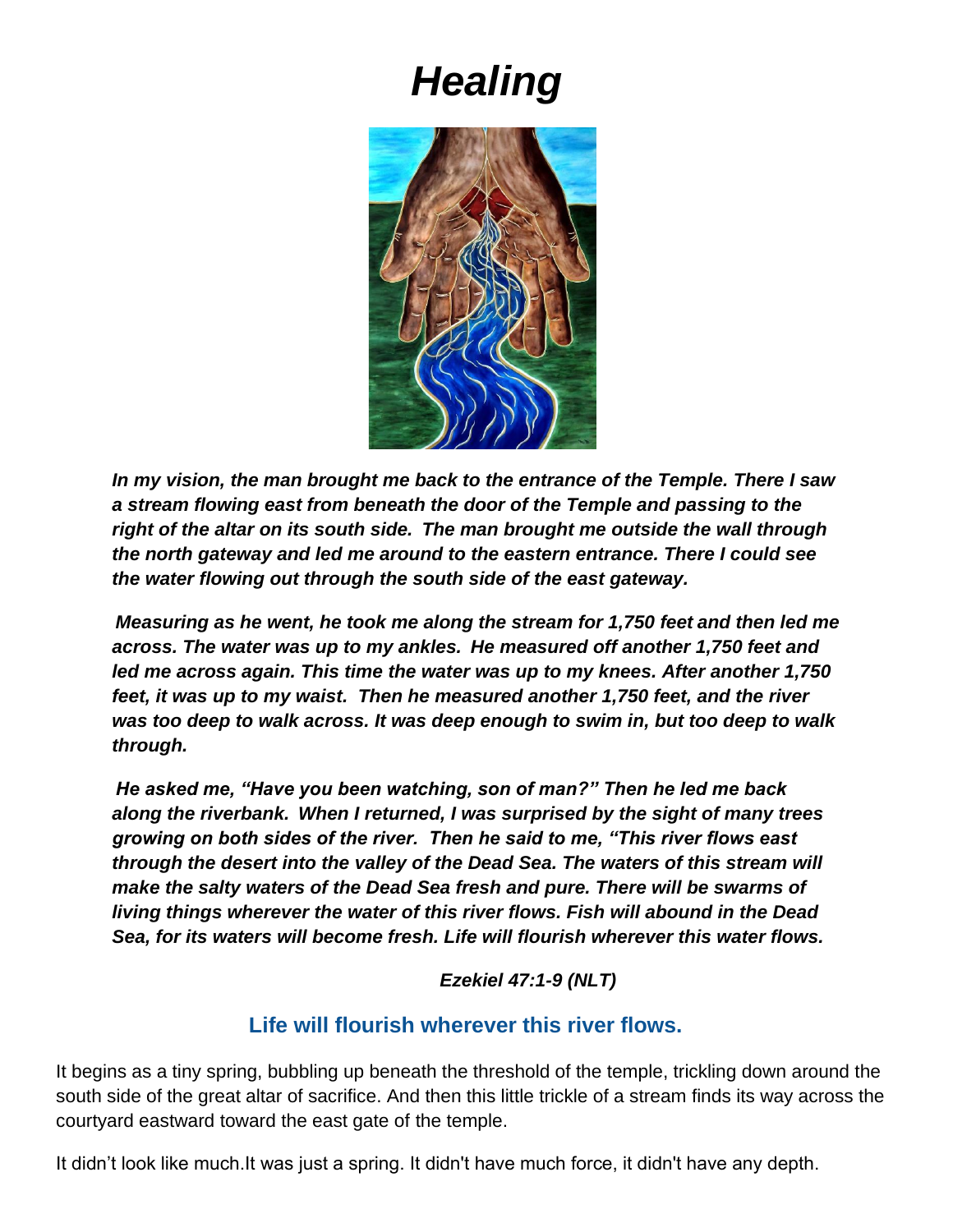But now outside the temple and after the length of about five football fields to the east, now there is a little stream that comes up to the ankles, go another 500 yards, it's up to the knees, go 500 more yards, it's up to the waist. Two more city blocks and it's over the head.

## **A mighty river you can't pass through.**

Now somebody says, "How can a little spring, an innocent little spring bubbling up beneath the threshold of the temple, become a mighty river inside the distance of just slightly over one mile"?

This water is no ordinary water. It looks like water, but it's in fact, the Spirit of God.

Whoever is touched by this river (if their heart is at all open),

- is touched with light from God, with healing.
- is invaded by the atmosphere of another world

#### **When you touch this water, you're touching the holy.**

#### **You're touching God.**

*On the last day of the festival, the great day, while Jesus was standing there, he cried out, 'Let anyone who is thirsty come to me, and let the one who believes in me drink. As the scripture has said, "Out of the believer's heart shall flow rivers of living water."' Now he said this about the Spirit, which believers in him were to receive; for as yet there was no Spirit because Jesus was not yet glorified*

#### *John 7:37-39*

*Then Jesus called the twelve together and gave them power and authority over all demons and to cure diseases, and he sent them out to proclaim the kingdom of God and to heal. He said to them, 'Take nothing for your journey, no staff, nor bag, nor bread, nor money—not even an extra tunic. Whatever house you enter, stay there, and leave from there. Wherever they do not welcome you, as you are leaving that town shake the dust off your feet as a testimony against them.' They departed and went through the villages, bringing the good news and curing diseases everywhere.* 

#### *Luke 9:1-6*

When Jesus came out of his wilderness temptation and announced the Kingdom of God and began to manifest the Kingdom of God, mainly with signs of healing, this vision of Ezekiel was fulfilled.

It didn't look like much at first; just a little spring bubbling up in the temple. That's where it began…at the place of worship. But even then, those who were touched by this spring were touched with life from God.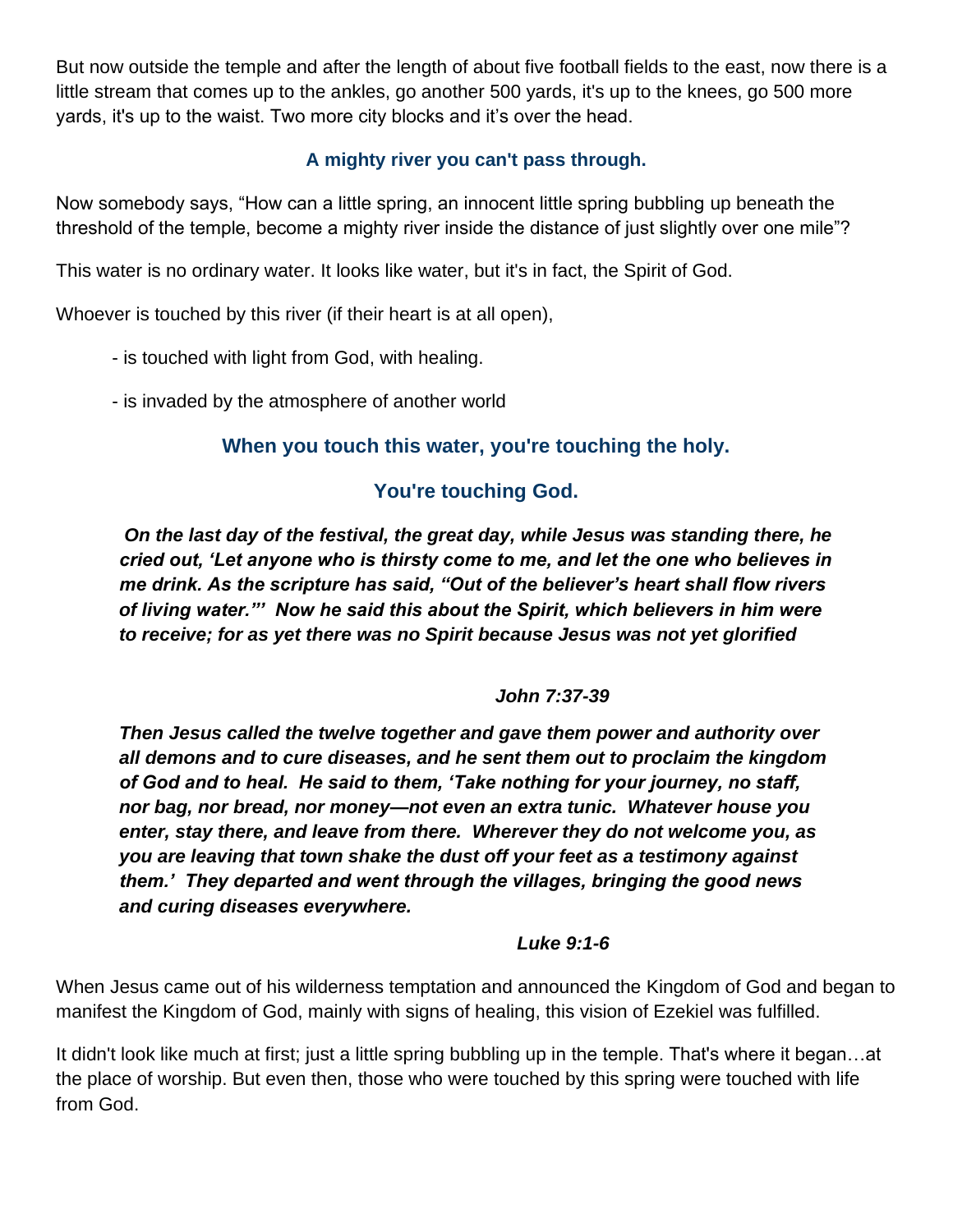Then it began to run about that huge altar of sacrifice, which was Calvary, where the Lamb of God laid down his life for the sins of the world. There the stream began to pick up speed and force. Then it burst from beneath the outside eastern gate of the temple, going through that gate, which was the resurrection. It began to move down outside the world with resurrection power outside the temple, into the world, with resurrection power, and by the time it got to Pentecost, it was a huge river that could not be passed over.

Most of you reading this have been touched by that river. And if you haven't been…there is no reason why you can't be touched by it before you finish this day.

There was a day, there was a season, when this stream brought to us the atoning power of the Lamb. The resurrection power of the Son of God, the power of the Holy Spirit came into our lives, bringing to us healing of whatever kind we needed. Following the healing, we began to change and that change, and if we're cooperating with it, the healing is still going on today.

What we need to see, however, today, is that in order to retain the life and the healing brought to us by that river…

#### **We have to become** *part of that river.*

We have to become *the means* by which life from God reaches out and touches and heals, and justifies, and sanctifies other people.



If we don't become part of the river, if we don't allow ourselves to be part of it … what ends up happening is that we simply become a little puddle of water off to the side that dries up in the sun while the river goes on without us. And it's possible for people to receive, and taste, and experience, and rejoice, from the river but before they know it, without realizing it, be bypassed by the river.

*After this the Lord appointed seventy others and sent them on ahead of them, two by two into every town and place where He himself was about to come.*

*And He said to them, the harvest is plentiful, but the laborers are few. Pray therefore, for the Lord of the Harvest to send out laborers into His harvest.*

*Go your way. Behold, I send you out as lambs in the midst of wolves. Carry no purse, no bag, no sandals. Salute no one on the road.*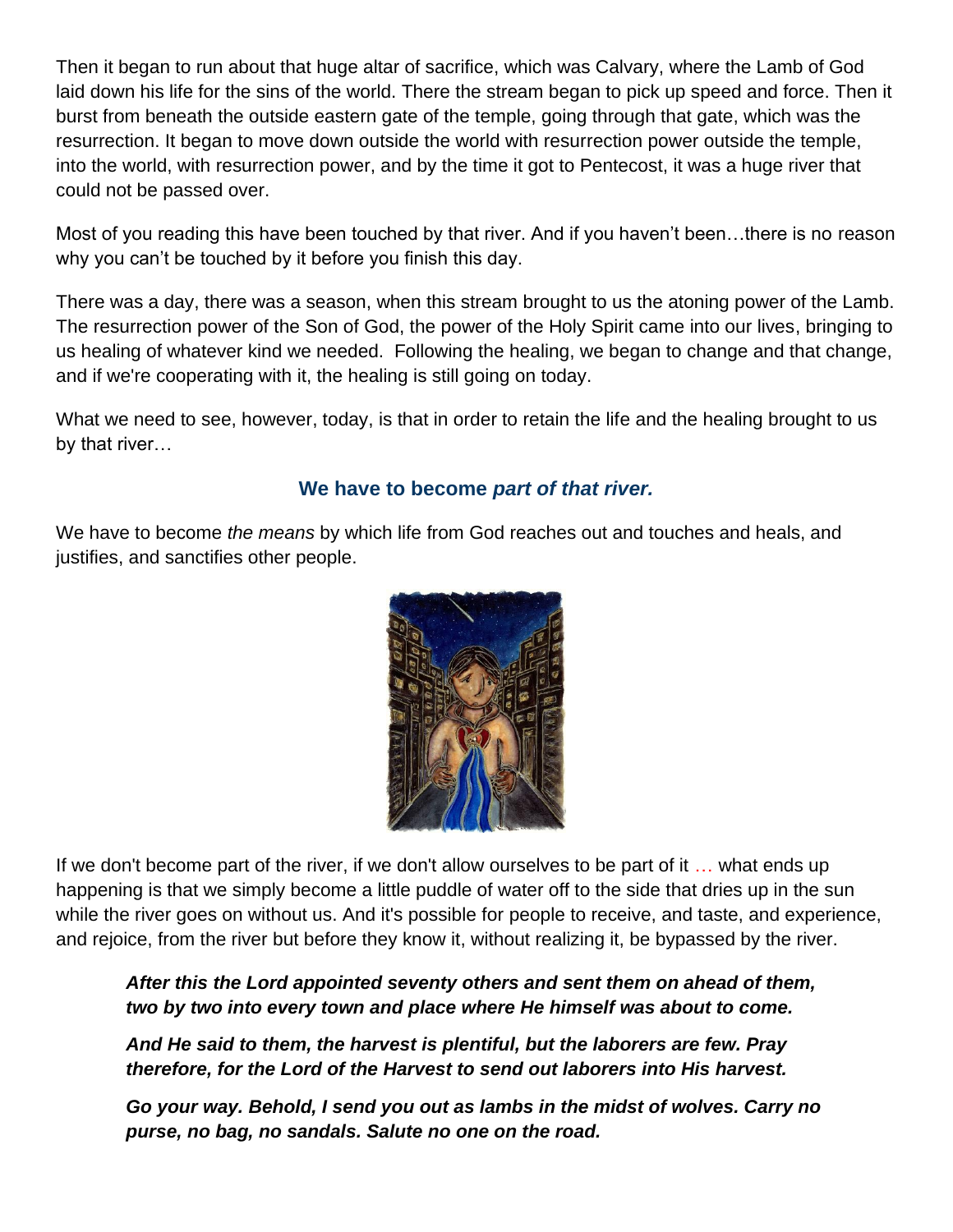*Whatever house you enter first say, peace be to this house and if a son of peace is there, your peace shall rest upon him. If not, it shall return to you. Whenever you enter a town and they receive you, eat what is set before you.*

#### *Heal the sick in it and say to them the Kingdom of God has come near to you.*

#### *Luke 10:1-9*

This outflow of the Kingdom of God into the world, with the principal sign of the Kingdom being healing, …. continued long beyond Pentecost, long beyond the resurrection of our Lord. These people continued to do these things all through the Apostolic Age. And really down through the whole history of the body of Christ on Earth, this has been going on.

And this counsel, this command to the seventy, with very little change, applies to us exactly the way it did to them, it applies to us.

We know, for instance, that we're not to go out there scratching around trying to find church members.

We're not to go out there trying to bring everybody to our doctrinal position.

Nor are we to spend our time and energy babysitting adults, or young people, or whoever they are who refuse to grow up …creating Christian clubs for them, where everything is sanitary and uniform and homogeneous and everybody is comfortable and they have a nice time together…

….that's not what we're called to.

#### **We are called to be that river.**

The spring coming up at the threshold, the stream flowing past the altar and going out through the gate of the temple… will bring the healing, cleansing, saving, restoring, quickening life of God to sin sick people, in a sin sick world, regardless of the disruptions it causes us.



Expect in the next week, wherever you may be or go, that you will touch at least one person… so directly, so graciously, so wonderfully with the life of Jesus, that that person will experience healing.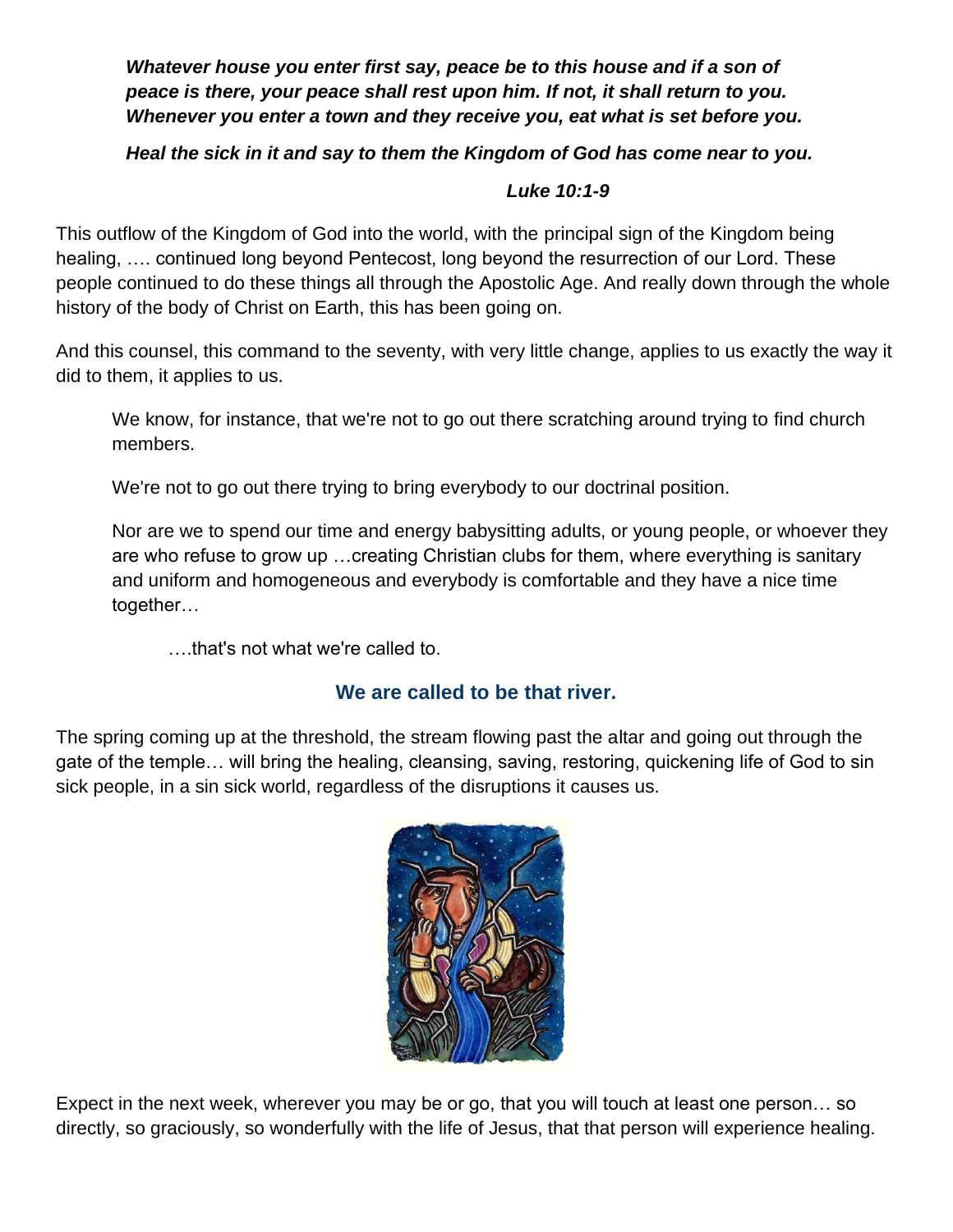#### **Believe it.**

*Faith is being sure of things hoped for, certain of things not seen.*

## *He who believes in me out of his heart will flow, rivers of living water*

# **…and those rivers of living water… heal!**

To believe it and to practice what you believe, see yourself as part of this river at three points:

**The spring bubbling up beneath the threshold** - which means worship

**The stream going by the altar of sacrifice**- being joined to the Cross of Jesus.

**The Mighty river that brings life-** bringing God's Kingdom into this world with unspeakable power.

All three go together. You can't pick out one, and just concentrate on it. It has to be all three.

## *Spring bubbling up beneath the threshold*

Begin by seeing yourself as the spring bubbling up beneath the threshold of the temple.

It's significant that this stream begins in the temple. It begins at the place of worship, the worship of the Living God is the start of it all. That's where it was for Jesus our Lord. Satan says to Him, "if You're the Son of God, turn these stones to bread". And "if You're the Son of God, jump from the pinnacle of the temple". And then he offers this shortcut, "I'll give it all to you if you just bow down and worship me". But Jesus says,"it is written you shall worship the Lord your God and Him only shall you serve".

As the Son of Man, Jesus fulfilled that call to worship and serve. Worship was His life. Service was his life. Praising God not only in worship, but also in service.

And with the apostles, it's the same thing. It began for them with worship.

And it must begin for you with worship. The source of your life is God, and you touch the source as you worship God. As you praise him, thank him, adore him, honor him, commit yourself to serving Him.

And commit yourself to serving his people.

And present your body to him as a living sacrifice.

As you do, you receive healing. Healing comes into you as you worship.

## *If any man thirst, let him come to Me and drink.*

How do we come to Him and drink?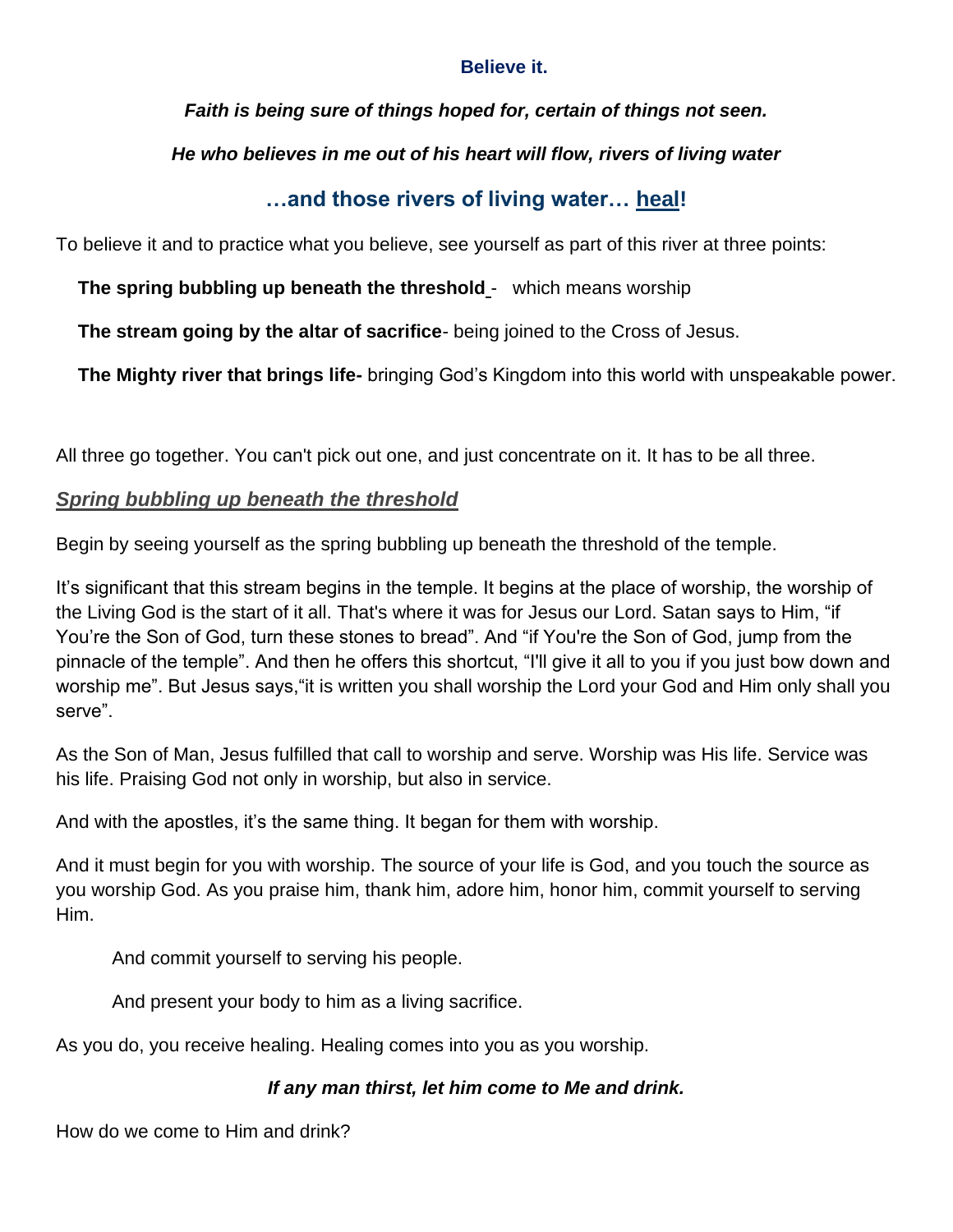## **By worshiping.**

#### *He who believes in Me, as Scripture has said, out of his heart shall flow rivers of living water*

…and those rivers of living water begin as worship.

#### *Holy, Holy and Holy is the Lord of hosts. The whole earth is full of His glory.*

## **Worship!**

## **Let's worship God.**

Worship him every day.

Worship him every hour.

Let's worship Him together.

## **Let's worship Him in everything we do.**

Worship is the starting point. It's the source, it's the spring bubbling up.

#### *Stream flowing by the great altar*

Secondly, we need to see ourselves as the stream flowing by the great altar, which means in fact, for us, that we join ourselves to the cross of Jesus.

The stream doesn't go west. It doesn't avoid the altar, going past it, It becomes a part of it.

Our life is in the cross. Apart from the Cross of Jesus there is no healing in us.

See that, live that, and say it in prayer.

*Lord your Cross is my life, this day. Your cross is my salvation.*

*I get under the yoke with You and I pick up my cross and I'm carrying it with You…*

*So that Your death works in me. So that Your resurrection can flow out of me to others.*

Joining yourself to the cross is not just accepting the *doctrine* of His atonement.

It's *joining yourself to it*… then letting the work of his death begin to have an impact on your life.

Meaning not only do you die to self and reckon yourself dead with Christ, but now, this gets turned into actual day in and day out living where "self" rears its head. Sometimes it's so subtle… we see "self" springing out of everybody but us. But seeing it in others is not doing us any good. If we're not careful, if we're not allowing the death of the Lord, through his cross, to kill "self" in us, pretty soon we're monsters before we even know it. We need to bring our "self" to him.

*Lord, let death work in me… Your death, so that Your life may flow out.*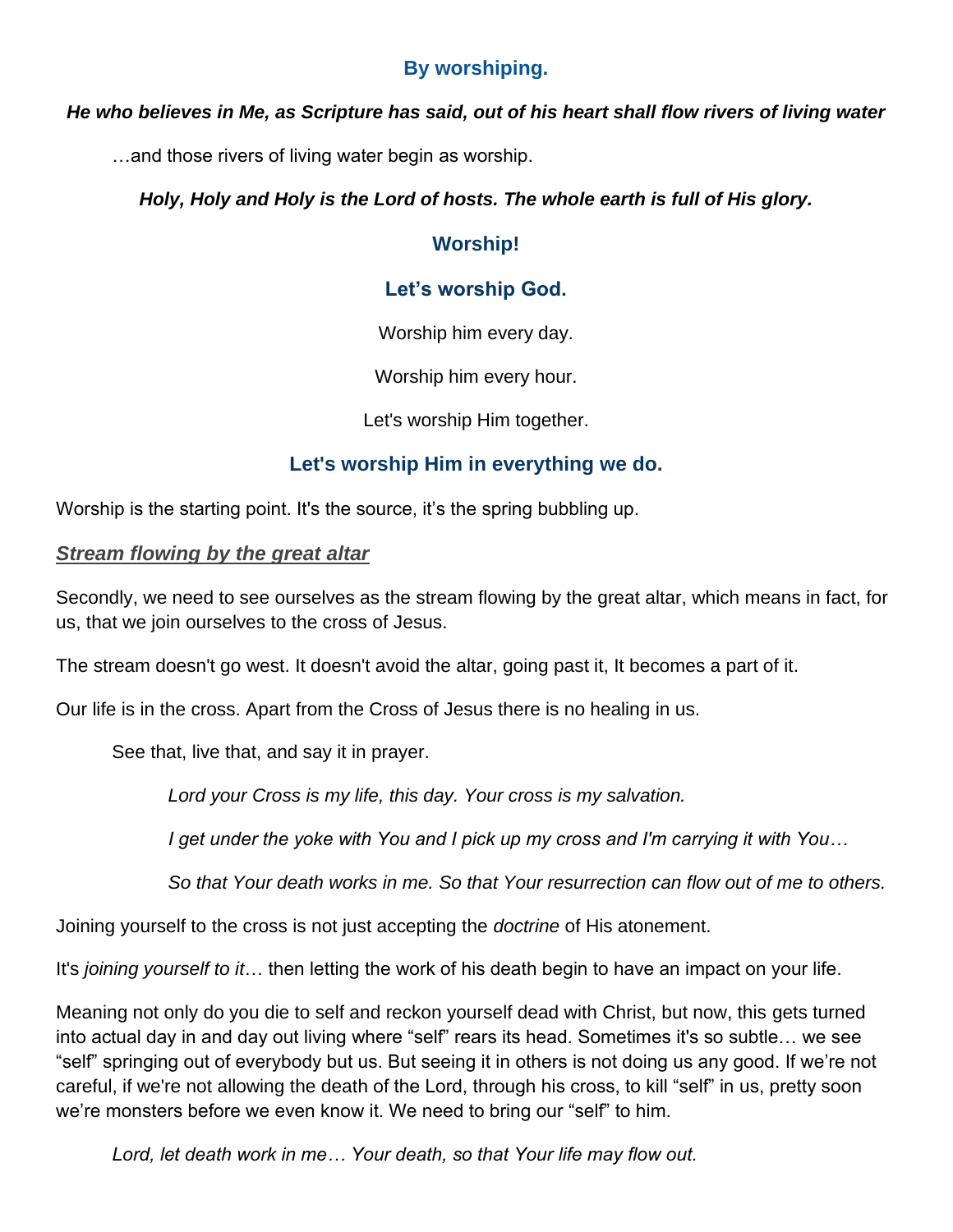Seriously asking Him to put His finger on those things that must go, if there's going to be any life, any healing.

When you begin to think that way, and pray that way, and live that way, then you understand more clearly than ever before what Jesus means when he says to us ….

## *Take and eat. This is my body given for you.*

## *Take and drink. This is the blood of the new covenant shed for your sins.*

Now, you're joined to my cross. You're dead with Me.

## **Now the stream begins to pick up speed.**

## *Mighty stream that brings life*

Finally, you need to see yourself as the mighty stream, which is now a river, that can't be passed through… meaning that you go out there and you boldly proclaim the Kingdom. You manifest the Kingdom with unspeakable power.



Expect and believe in the next week that you are going to touch at least one person with that power. One person is going to be touched by the healing of Jesus. One person is going to be touched by the cleansing of His blood.. through you!

You're going to say something.

You're going to do something.

You're going to pray for somebody.

Perhaps, you're going to lay your hands on somebody and the chains of Satan will break and they will be healed.

You can go forth from here…